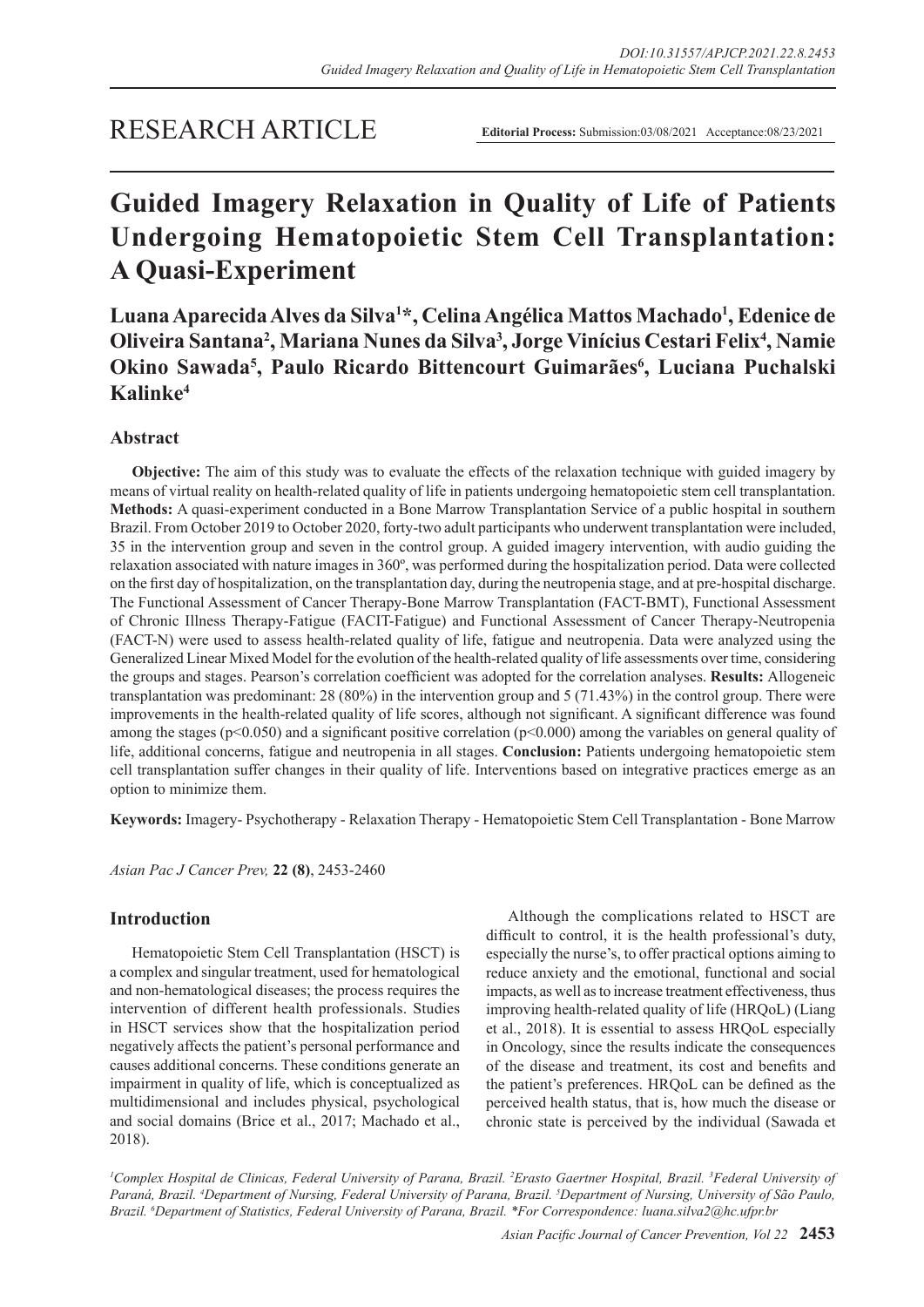#### al., 2020).

Integrative and Complementary Health Practices (ICHPs) are options for interventions that promote HRQoL for patients with chronic diseases. They stimulate natural mechanisms for preventing harms and recovering health, and emphasize therapeutic bond and integration of the individual with the environment and society. They can help strengthen the immune system and relieve disease symptoms and adverse effects of conventional treatments (Liang et al., 2018; Carlson et al., 2017).

Among the ICHPs, mind-body therapies are focused on the interaction of brain, body, mind and behavior; as well as on the way in which emotional, mental, spiritual, experiential and behavioral factors affect health (NCCIH, 2018). They are used to create a feeling of relaxation and stress reduction, as well as to offer psychological and health benefits, including reduced symptoms of illness, improved coping, regulation of behavior, quality of life and well-being (Misra et al., 2019).

Guided imagery relaxation therapy is based on the mind-body connection. It is a low-cost, safe and easyto-apply intervention that leads the individual to create mental images which bring tranquility and comfort. The person receiving the therapy is invited to mentally elaborate a sequence of images to evoke one or more senses and access physical, emotional and spiritual dimensions influencing bodily change that help them feel calm, hope, happiness, contentment and relaxation, aiming to promote mental well-being (Carlson et al., 2017; Coelho, 2018).

The use of guided imagery relaxation can bring benefits in HSCT. The offer of complementary and integrative therapeutic options can contribute to the improvement of HRQoL, especially for those who are in hospital care and isolated from social activities. They can provide relief for physical and emotional symptoms, thus understanding the individual holistically.

Thereby, the aim of this research was to analyze the effects of a relaxation technique with guided imagery by means of virtual reality on health-related quality of life, in reducing fatigue and neutropenia in patients undergoing hematopoietic stem cell transplantation.

#### **Materials and Methods**

This is a quasi-experimental, longitudinal and analytical study, with a non-equivalent control group (CG), conducted in a Bone Marrow Transplantation Service of a public teaching hospital in southern Brazil, from October 2019 to October 2020.

The sample size was calculated considering the annual mean of 52 HSCTs in adults, from 2016 to 2018. Complementing sample calculation, the mean score for Functional Assessment of Cancer Therapy-Bone Marrow Transplantation (FACT-BMT) of 108.4 with a standard deviation (SD) of 21.04, obtained in a study (Machado, 2017) conducted in the same service, was used. The total sample was composed of 42 participants, with an error margin of 5% and a confidence level of 95%; 35 were included in the intervention group (IG) and seven in the CG, allocated in a 5:1 ratio (Figure 1).

Patients aged 18 years old or older admitted for HSCTs were included. Those who were physically unable to complete questionnaires, see or hear were excluded, as well as those who had a history of or were being treated for vertigo, labyrinthitis and/or epilepsy with documented medical records. Patients who refused to continue receiving the intervention or to complete questionnaires, or those who stopped participating in two consecutive interventions, were discontinued.

The IG received the relaxation technique with guided imagery by means of virtual reality. The participant was offered virtual reality goggles with built-in headphones, then there was the reproduction of a background sound associated with a narration that guided the relaxation, followed by the projection of nature images in 360°. The technique lasted approximately 10 minutes and was applied three times a week from admission to hospital discharge.

Data collection occurred at four moments: at admission (T1); on day zero, on the transplantation day (T2); between days  $+5$  and  $+8$  during the neutropenia stage (T3), and at pre-hospital discharge (T4). A sociodemographic and clinical questionnaire (SDCQ), FACT-BMT version 4.0, Functional Assessment of Chronic Illness Therapy-Fatigue (FACIT-Fatigue) version 4.0, and Functional Assessment of Cancer Therapy-Neutropenia (FACT-N) version 4.0, were used.

In the Functional Assessment of Cancer Therapy-General (FACT-G), present in FACT-BMT and FACT-N, the domains on physical well-being (PWB), social/ family well-being (SFWB) and functional well-being (FWB) show a variation in scores of 0-28, while the emotional well-being (EWB) domain varies from 0 to 24. The BMT subscale (BMTS) varies from 0 to 40, while the Neutropenia subscale (NS) from 0 to 76. The FACT-BMT scores vary from 0 to 148, the Trial Outcome Index - composed of the sum of the PWB, FWB and BMTS scores - varies from 0 to 96. In FACIT-Fatigue, the variation is 0-52. The higher the scores, the better the HRQoL.

All answers referring to SDCQ, FACT-BMT, FACIT-Fatigue and FACT-N were coded in Microsoft® Excel spreadsheets, Office 365®. The information was scanned twice independently and then validated. The Generalized Linear Mixed Model was adopted to analyze the evolution of the HRQoL scores over time for the groups and stages, considering an autoregressive covariance matrix of order one and defining the best fit through the Akaike Information Criterion. The correlation analysis for variables on General HRQoL (FACT-G), additional concerns, fatigue and neutropenia was performed by calculating Pearson's correlation coefficient.

The research was approved by the Research Ethics Committee of the Clinical Hospital of the Federal University of Paraná, under number 3,446,872. It was registered in the Brazilian Registry of Clinical Trials, number RBR-37ymzb.

#### **Results**

Of the initial sample of 42 participants, 31 (73.81%)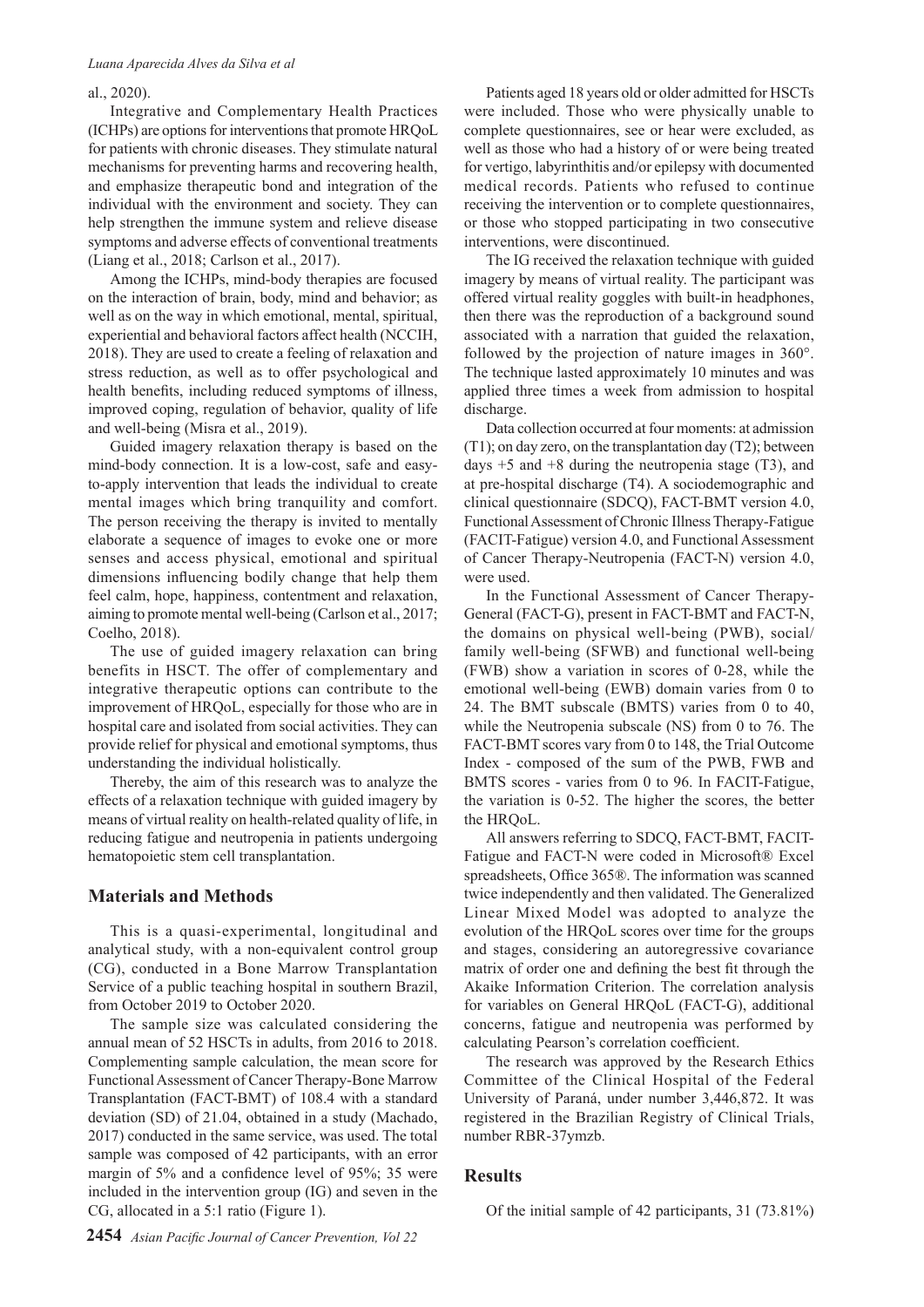#### *DOI:10.31557/APJCP.2021.22.8.2453 Guided Imagery Relaxation and Quality of Life in Hematopoietic Stem Cell Transplantation*

completed the four moments of data collection, eight (22,86%) were discontinued in the IG, and three (42.86%) in the CG. In the first group, six participants became unable to continue due to treatment complications. In the CG, discontinuation was due to death. A mean of 11 interventions were performed per IG participant.

The general mean age was 37.8 years old, varying from 18 to 65. There was prevalence of allogeneic transplantation in 28 (80%) cases in the IG and 5 (71.43%) in the CG (Table 1).

In the HRQoL assessments, the PWB scores declined between T1 and T3, hospitalization and neutropenia, with a recovery at T4, pre-discharge, for both groups without returning to baseline values. For both groups, worse scores in FWB and EWB are observed at T1, indicating

impairment even before the treatment was initiated. As the discharge period approaches after hematological recovery, there is an increase in the EWB scores when compared to the first assessment. For SWB and PWB, there is recovery, but the scores are still low. For BMTS and TOI, there is greater impairment during neutropenia, indicating worse HRQoL and an increase at T4, yet with lower scores when compared to T1, demonstrating the maintenance of HRQoL impairment during this stage (Table 2).

For FACT-G and FACT-BMT, there was a reduction in the scores at T2 and at T3 when compared to T1, and a subsequent recovery at T4, without reaching baseline values. The CG had worse scores at T3 and T4 in these assessments (Table 2).

There was no significant difference between the IG

Table 1. Sociodemographic and Clinical Characterization of the Participants Included in the Study

| Variables                                 |                | IG            |                | CG    |                | Total         |
|-------------------------------------------|----------------|---------------|----------------|-------|----------------|---------------|
|                                           | n              | $\frac{0}{0}$ | n              | $\%$  | $\mathbf n$    | $\frac{0}{0}$ |
| Gender                                    |                |               |                |       |                |               |
| Male                                      | 22             | 62.86         | 4              | 57.14 | 26             | 61.90         |
| Female                                    | 13             | 37.14         | 3              | 42.86 | 16             | 38.10         |
| Marital status                            |                |               |                |       |                |               |
| Married/Stable Union                      | 17             | 48.57         | 3              | 42.86 | 20             | 47.62         |
| Single                                    | 16             | 45.71         | $\overline{4}$ | 57.14 | 20             | 47.62         |
| Widowed                                   | $\mathbf{1}$   | 2.86          |                |       | $\mathbf{1}$   | 2.38          |
| Divorced                                  | $\mathbf{1}$   | 2.86          |                |       | $\mathbf{1}$   | 2.38          |
| Family income                             |                |               |                |       |                |               |
| No income                                 | 1              | 2.86          |                |       | 1              | 2.38          |
| Up to US\$ 210,00                         | 3              | 8.57          |                |       | 3              | 7.14          |
| Above US\$ 210,00 and up to US\$ 630,00   | 21             | 60            | 5              | 71.43 | 26             | 61.90         |
| Above US\$ 630,00 and up to US\$ 2100,00  | 4              | 11.43         | 1              | 14.29 | 5              | 11.90         |
| Above US\$ 2100,00 and up to US\$ 4200,00 | $\mathbf{1}$   | 2.86          |                |       | $\mathbf{1}$   | 2.38          |
| Above US\$ 4200,00                        | $\mathbf{1}$   | 2.86          |                |       | 1              | 2.38          |
| Did not know                              | $\overline{4}$ | 11.43         | $\mathbf{1}$   | 14.29 | 5              | 11.90         |
| Type of HSCT                              |                |               |                |       |                |               |
| Allogeneic - related donor                | 15             | 42.86         | $\sqrt{2}$     | 28.57 | 17             | 40.48         |
| Allogeneic - haploidentical donor         | $\overline{4}$ | 11.43         | $\mathbf{1}$   | 14.29 | 5              | 11.90         |
| Allogeneic - unrelated donor              | 9              | 25.71         | $\overline{c}$ | 28.57 | 11             | 26.19         |
| Autologous                                | 7              | 20            | $\overline{2}$ | 28.57 | 9              | 21.43         |
| Source of HST                             |                |               |                |       |                |               |
| Peripheral blood                          | 18             | 51.43         | $\sqrt{2}$     | 28.57 | 20             | 47.62         |
| Bone marrow                               | 16             | 45.71         | 5              | 71.43 | 21             | 50.00         |
| Bone marrow and Peripheral blood          | $\mathbf{1}$   | 2.86          |                |       | $\mathbf{1}$   | 2.38          |
| Diagnosis                                 |                |               |                |       |                |               |
| Leukemias                                 | 13             | 37.14         | 3              | 42.86 | 16             | 38.10         |
| Lymphomas                                 | $\tau$         | 20            | $\mathbf{1}$   | 14.29 | $\,8\,$        | 19.05         |
| Multiple myeloma                          | $\overline{2}$ | 5.71          | $\mathbf{1}$   | 14.29 | 3              | 7.14          |
| Myelodysplasia                            | $\,1$          | 2.86          |                |       | $\mathbf{1}$   | 2.38          |
| Myelofibrosis                             | $\mathbf{1}$   | 2.86          |                |       | $\mathbf{1}$   | 2.38          |
| Severe Aplastic Anemia                    | 9              | 25.71         |                |       | $\overline{9}$ | 21.43         |
| Others                                    | $\overline{2}$ | 5.71          | $\sqrt{2}$     | 28.57 | $\overline{4}$ | 9.52          |

Note: US\$ 210.00 is the approximate amount referring to the Brazilian minimum wage during the research period. IG, Intervention group; CG, Control group; HSCT, Hematopoietic stem cell transplantation; HST, hematopoietic stem cells.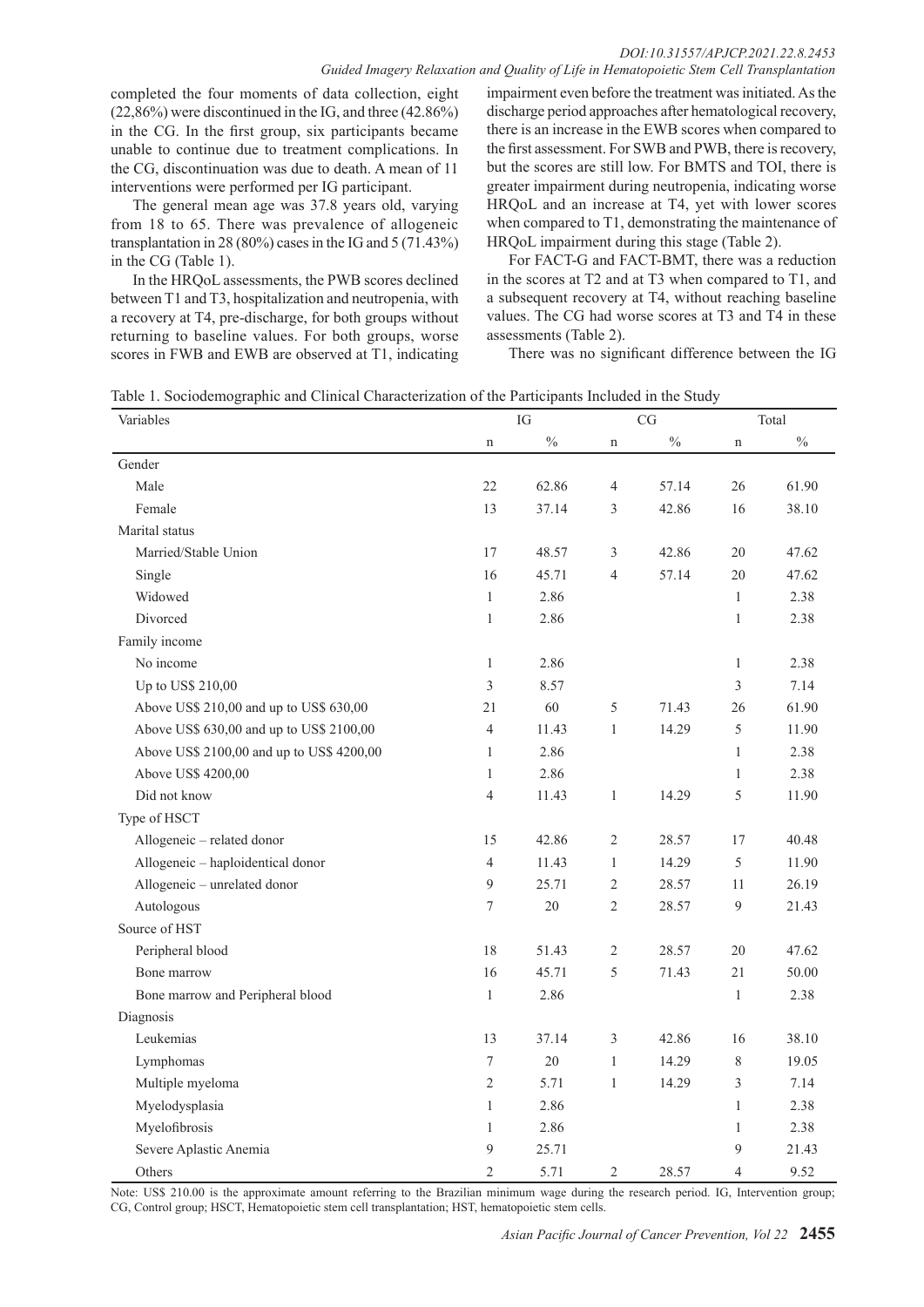and the CG in PWB ( $p=0.721$ ), SWB ( $p=0.470$ ) and EWB ( $p=0.846$ ), FACT-G ( $p=0.834$ ) and FACT-BMT (p= 0.767), despite higher scores in the IG. However, a significant difference between treatment stages T1 and T3 (SWB - p=0.005; PWB, FACT-G and FACT-BMT p=0.000) was found, except for EWB, for the total sample (Table 2).

Neutropenia Subscale.

G-Functional Assessment<br>Neutropenia Subscale.

of Cancer Therapy-General; FACT-BMT-Functional Assessment of Cancer Therapy-Bone Marrow Transplantation; FACIT-Fatigue-Functional Assessment of Chronic Illness Therapy-Fatigue;

For FACIT-Fatigue, there was no significant difference between the groups (p=0.496). Nevertheless, a significant difference was observed between stages T1 and T2  $(p=0.032)$  and between T1 and T3 ( $p=0.000$ ). It is possible to observe that the mean of the scores increases at the end of treatment at T4, with greater recovery in the IG when compared to the scores at T1, although there is no significant difference (Table 2).

Similarly to what was observed for fatigue, for NS there was no significant difference between the groups  $(p=0.469)$ , only in the stages  $(p=0.000)$ . Significant differences were observed between T1 and T2 ( $p=0.012$ ) with worsening in the assessments, as well as from T1 to T3 ( $p=0.000$ ) and from T2 to T3 ( $p=0.000$ ), followed by an increase from T3 to T4 ( $p=0.001$ ) with scores similar to T1 at pre-discharge. The scores increase at the end of treatment at T4, indicating better HRQoL. Moreover, greater recovery was observed in the IG when compared to T1 values, despite a non-significant difference between the groups (Table 2).

Regarding the correlation of variables for the IG, the results show a significant positive correlation, indicating an interaction among the FACT-G, FACT-BMT, FACIT-Fatigue and NS variables in all stages (Table 3). It can be inferred that impaired HRQoL interferes with impaired fatigue and neutropenia during all stages of HSCT. In other words, the decline and subsequent progressive recovery of HRQoL is related to fatigue and neutropenia during the HSCT process; the opposite is also true, which may influence HRQoL either positively or negatively.

### **Discussion**

Relaxation therapy with guided imagery is a safe intervention option, with positive evidence, and which can be part of Nursing care plans promoting comprehensive care.

The research participants are relatively young and of productive age, which is in line with the findings of other Brazilian studies that show means of approximately 38 years old (Machado et al., 2018; Azevedo et al., 2018). International studies show higher age means of the patients undergoing HSCT. Two South Korean studies have identified means over 48 years old (Kang et al., 2020; Kim et al., 2020). An Italian study found a mean of 50 years old (Biagioli et al., 2019), and a research study conducted in the United States found a mean of 56 years old (LaLonde et al., 2021).

These patients are in the productive phase of their lives and, when faced with HSCT, they find themselves distanced from family, social and work life. Such factors generate negative impacts on all domains of HRQoL; the therapeutic course of cancer or HSCT has a strong economic impact with implications for the patient's

| Table 2. Comparison of Health-Related Quality of Life between Groups and Stages                                                                                                                                                                                                                                                                                                                                                                             |                    |                 |        |             |                  |         |         |                   |                  |           |                    |              |
|-------------------------------------------------------------------------------------------------------------------------------------------------------------------------------------------------------------------------------------------------------------------------------------------------------------------------------------------------------------------------------------------------------------------------------------------------------------|--------------------|-----------------|--------|-------------|------------------|---------|---------|-------------------|------------------|-----------|--------------------|--------------|
| Scales                                                                                                                                                                                                                                                                                                                                                                                                                                                      | $\exists$          |                 | T1-T2  | $\Gamma$    |                  | TI-T3   | $12-13$ | 님                 |                  | $13 - 14$ |                    |              |
|                                                                                                                                                                                                                                                                                                                                                                                                                                                             | $IG(n=35)$         | $CG(n=7)$       |        | $IG(n=33)$  | $CG(n=7)$        |         |         | $IG(n=28)$        | $CG(n=7)$        |           | $IG(n=27)$         | $CG(n=4)$    |
|                                                                                                                                                                                                                                                                                                                                                                                                                                                             | Mean±SD            | Mean±SD         | ರ      | Mean±SD     | Mean±SD          | ₫       |         | Mean±SD           | Mean±SD          |           | Mean±SD            | Mean±SD      |
| <b>BWB</b>                                                                                                                                                                                                                                                                                                                                                                                                                                                  | 21.97±5.43         | 23.14±3.44      | 0.0000 | 16.52±5.72  | $18 + 4.47$      | 0.0000  | ı       | 15.36±5.9         | $16.29 \pm 4.23$ | 0.038     | 19.11±5.52         | 20±5.29      |
| <b>SWB</b>                                                                                                                                                                                                                                                                                                                                                                                                                                                  | 22.22±4.50         | 20.74±4.71      |        | 21.56±4.41  | 21.31±4.85       | 5000    | 0.004   | 20.96±4.96        | 17.29±4.45       |           | 21.02±5.26         | 20,08±3.06   |
| <b>EWB</b>                                                                                                                                                                                                                                                                                                                                                                                                                                                  | $19,37\pm3.93$     | 18.57±4.24      |        | 18.82±4.95  | $20\pm2.38$      |         |         | 19.46±4           | $18.29 \pm 3.45$ |           | 20±4.18            | 19.75±1.71   |
| <b>FWB</b>                                                                                                                                                                                                                                                                                                                                                                                                                                                  | 20.67±4.71         | $19.21 \pm 4.6$ | 6100   | 17.58±4.69  | $17.71 \pm 6.29$ | 9000    |         | 16.64±5.34        | 16.14±5.05       |           | 17.70±5.66         | 17.25±3.77   |
| BNTS                                                                                                                                                                                                                                                                                                                                                                                                                                                        | 29.03±4.95         | 28±4            |        | 24.85±5.4   | 26±3.37          | 100.001 |         | 24.04±4.53        | 23.14±4.06       | 1100      | 26.22±5.21         | 25±6         |
| m                                                                                                                                                                                                                                                                                                                                                                                                                                                           | 71.67±11.97        | $70.36\pm9.39$  | 0.0000 | 58.94±13.9  | 61.71±12.26      | 0.0000  |         | 56.04±13.3        | 55.57±12.45      | 06030     | 63.04±14.56        | 62.25±14.41  |
| <b>FACT-G</b>                                                                                                                                                                                                                                                                                                                                                                                                                                               | 84.24±13.76        | 81.67±11.51     | 0.015  | 74.47±14    | 77.03±13.56      | 00000   |         | $72.43 \pm 14.62$ | 17.14.71         | 0100      | 77.84±16.22        | 77.08±11.68  |
| FACT-BMT                                                                                                                                                                                                                                                                                                                                                                                                                                                    | $113.27 \pm 17.69$ | 109.67±15.21    | 0.023  | 99.32±18.48 | 103.03±15.99     | 0.0000  | 0.047   | 96.46±18.36       | 91.14±17.53      | 900'0     | $104.06 \pm 20.72$ | 102.08±16.85 |
| FACIT-Fatigue                                                                                                                                                                                                                                                                                                                                                                                                                                               | 39.06±10.05        | 44.43±9.20      | 0.032  | 33.64±12.49 | 38.86±9.08       | 0.0000  |         | 32.98±10.65       | 32.86±9.19       |           | 35.36±11.31        | 35±12.57     |
| $_{\rm SN}$                                                                                                                                                                                                                                                                                                                                                                                                                                                 | $48.39 \pm 11$     | 58.20±11.44     | 0.012  | 45.69±12.73 | 49.64±11.04      | 00000   | 00000   | 39.23±12.66       | 39.27±11.31      | 1000      | 45.44±12.55        | 47.97±11.78  |
| SD-Standard deviationg; SWB-Social well-being; SWB-Social well-being; EWB-Functional well-being; EWB-Functional well-being; SWB-Social SDMTS-Brottonal well-being; SWB-Punctional well-being; SWB-Social SDMTS-Brottonal well-<br>Note: The p value refers to the comparison among stages for both groups (p<0.05). From T1-T4 and T2-T4, no statistical significance was found in any of the assessments. Legend: IG-Intervention group; CG-control group; |                    |                 |        |             |                  |         |         |                   |                  |           |                    |              |
| G-Functional Assessment of Cancer Therapy-General, FACT-BMT-Functional Assessment of Cancer Therapy-Bone Marrow Transplantation; FACIT-Fatigue-Functional Assessment of Chronic Illness Therapy-General, FACT-Punctional Asses                                                                                                                                                                                                                              |                    |                 |        |             |                  |         |         |                   |                  |           |                    |              |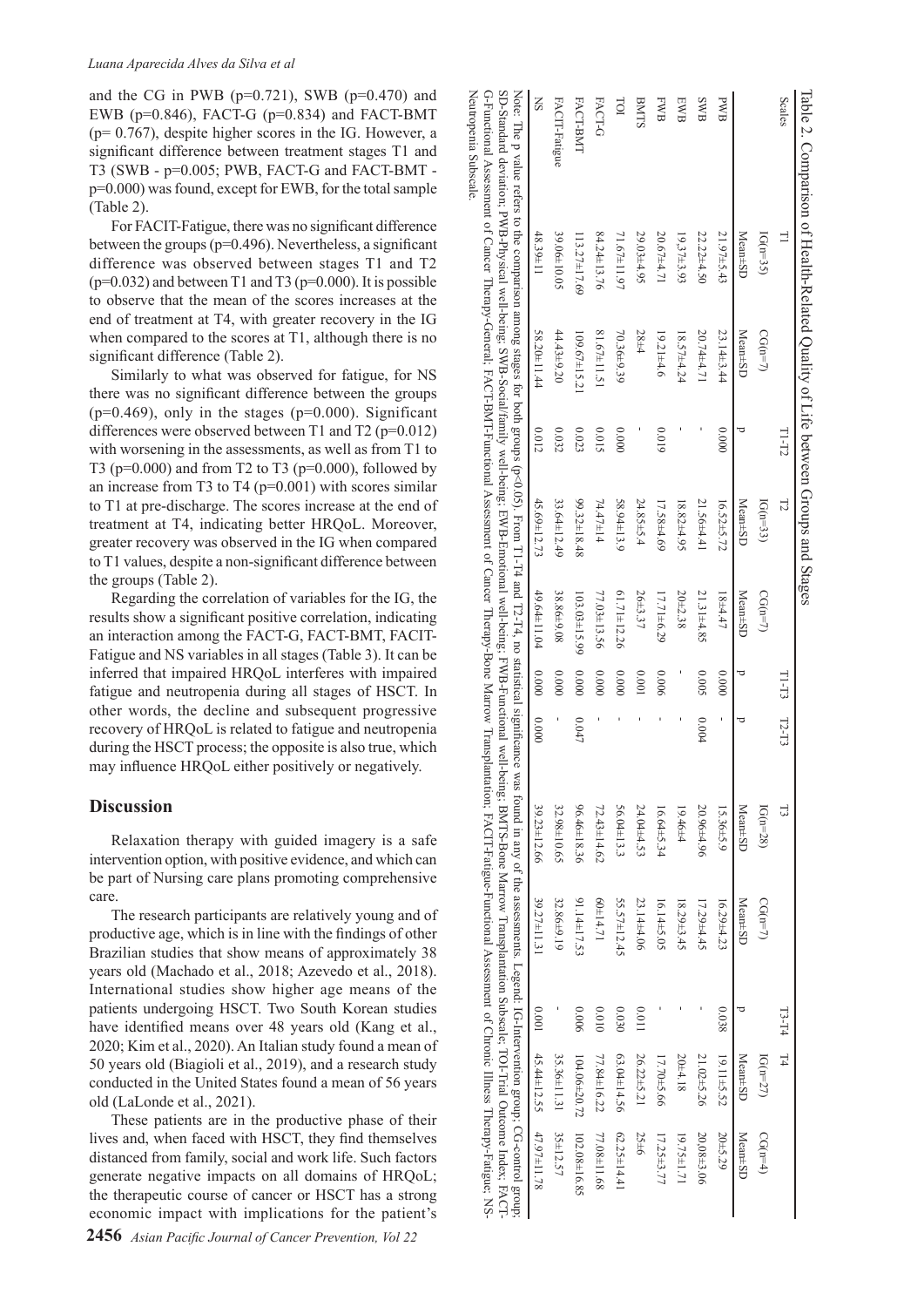

Figure 1. T1-Time 1 (First day of hospitalization); T2-Time 2 (Day zero, day on which transplantation was per- formed); T3-Time 3 (Neutropenia stage); T4-Time 4 (Pre-hospital discharge).

| Group           |               |          |       |             |           |             |
|-----------------|---------------|----------|-------|-------------|-----------|-------------|
|                 |               | $\Gamma$ | p     | $\mathbf n$ | Intercept | Inclination |
| T1              |               |          |       |             |           |             |
| FACT-G          | FACIT-Fatigue | 0.628    | 0.000 | 35          | 50.67     | 0.86        |
|                 | $_{\rm NS}$   | 0.551    | 0.000 | 35          | 50.86     | 0.69        |
| FACT-BMT        | FACIT-Fatigue | 0.632    | 0.000 | 35          | 69.81     | 1.11        |
|                 | <b>NS</b>     | 0.543    | 0.000 | 35          | 71.03     | 0.87        |
| T <sub>2</sub>  |               |          |       |             |           |             |
| FACT-G          | FACIT-Fatigue | 0.76     | 0.000 | 33          | 45.96     | 0.85        |
|                 | $_{\rm NS}$   | 0.77     | 0.000 | 33          | 35.78     | 0.85        |
| <b>FACT-BMT</b> | FACIT-Fatigue | 0.76     | 0.000 | 33          | 61.34     | 1.13        |
|                 | $_{\rm NS}$   | 0.75     | 0.000 | 33          | 49.68     | 1.09        |
| T <sub>3</sub>  |               |          |       |             |           |             |
| FACT-G          | FACIT-Fatigue | 0.65     | 0.000 | 28          | 43.18     | 0.89        |
|                 | $_{\rm NS}$   | 0.6      | 0.000 | 28          | 45.47     | 0.69        |
| <b>FACT-BMT</b> | FACIT-Fatigue | 0.64     | 0.000 | 28          | 59.85     | 1.11        |
|                 | $_{\rm NS}$   | 0.6      | 0.000 | 28          | 62.29     | 0.87        |
| T <sub>4</sub>  |               |          |       |             |           |             |
| <b>FACT-G</b>   | FACIT-Fatigue | 0.75     | 0.000 | 27          | 39.81     | 1.08        |

Table 3. Correlation between Overall Quality of Life, Additional Concerns, Fatigue and Neutropenia in the Intervention Group

Legend: \* p <0.000; r-Pearson's correlation coefficient; p-probability of significance; SD-Standard deviation; FACT-G-Functional Assessment of Cancer Therapy-General; FACT-BMT-Functional Assessment of Cancer Therapy-Bone Marrow Transplantation; FACIT-Fatigue-Functional Assessment of Chronic Illness Therapy-Fatigue.

FACT-BMT FACIT-Fatigue 0.78 0.000 27 53.51 1.43

NS 0.71 0.000 27 36.07 0.92

NS 0.73 0.000 27 49.47 1.20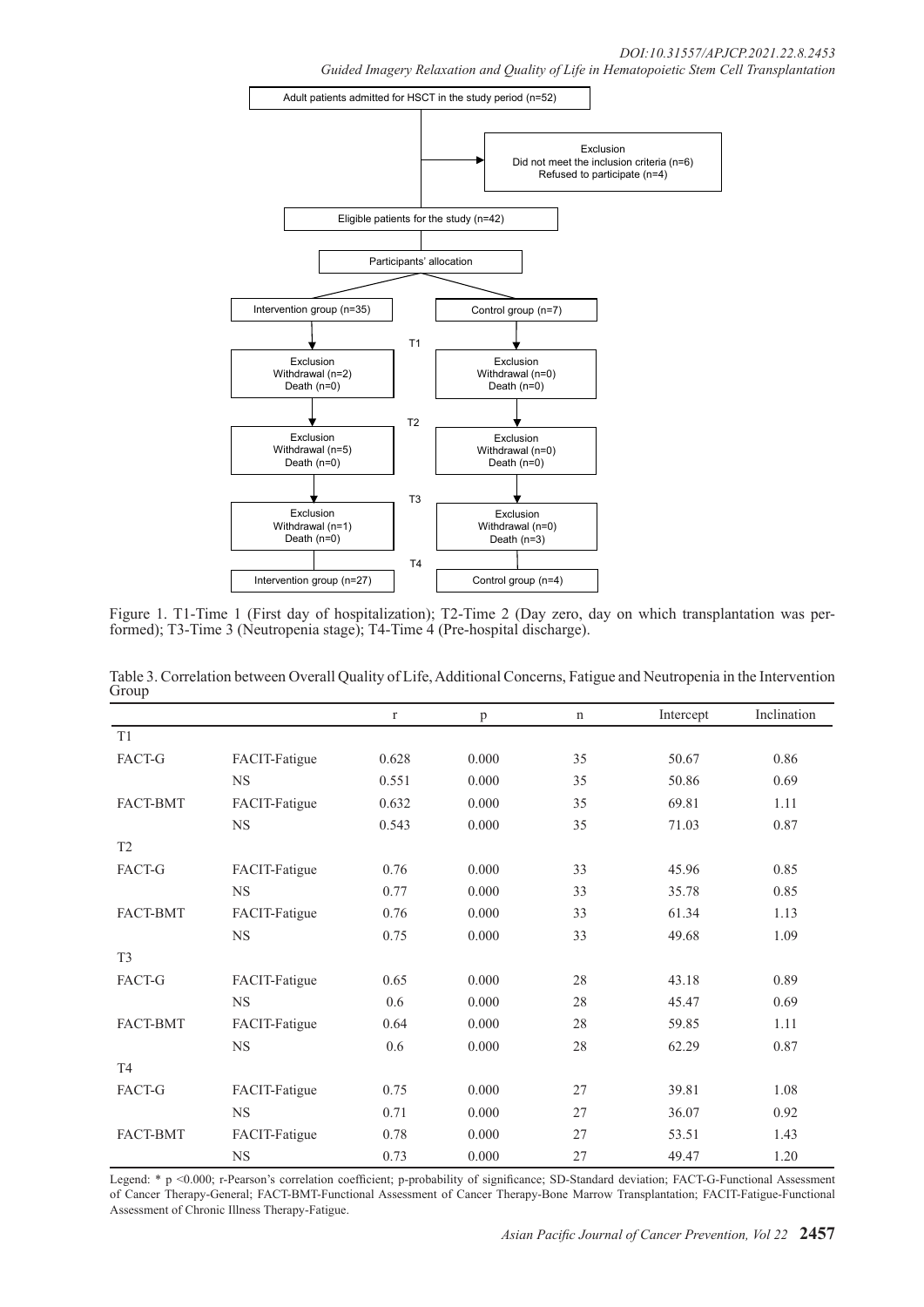#### *Luana Aparecida Alves da Silva et al*

financial toxicity, when considering the loss of the ability to provide, in addition to the costs of treatment.

In this study, the IG showed higher scores in the last two assessment stages, indicating better HRQoL. Nevertheless, the differences were not significant. A reduction in scores is observed on day zero and during pancytopenia, followed by a recovery at pre-discharge without reaching baseline values. Other studies assessing HRQoL using FACT-BMT at more than two time points during the HSCT period found similar results (Machado et al., 2018; Schumacher et al., 2018).

During hospitalization for HSCT, patients experience a series of symptoms that worsen with the progression of the treatment and a deterioration of their physical function. Pancytopenia is the most critical period, which is reflected in worse HRQoL, thus requiring more attention. After this period, hematopoiesis recovery and reduction of toxicity symptoms are related to an improvement in HRQoL scores (Liang et al., 2018). Nonetheless, changes in body image and in social and family relationships, as well as decreased functional capacity, do not allow the scores to return to pre-treatment values (Rivera-Fong et al., 2020).

The results found for EWB corroborate those found in another study, which assessed HRQoL in HSCT using FACT-BMT (Schumacher et al., 2018) and may be associated with the achievement of treatment goals and with hematological recovery, as well as with the prospect of hospital discharge, highlighting the importance of the patient's emotional health during treatment. For SWB, greater impairment during pancytopenia was observed for the CG and less variation for the IG. In both groups, the scores at pre-discharge were close to the baseline. These results differ from Machado et al., (2018), who did not identify any recovery in the scores after pancytopenia, but corroborate the results of Schumacher et al., (2018).

No studies using guided imagery for HRQoL in HSCT were found for comparison. Using an exergaming intervention, a study found significant differences among the treatment stages and differences between the groups, with better results in the IG without significance (Schumacher et al., 2018). Another two studies that assessed HRQoL using the European Organization for Research and Treatment of Cancer Quality of Life Questionnaire Core 30 (EORTC QLQ-C30) and used interventions to improve HRQoL in HSCT did not find significant differences between the groups, a similar pattern to those found in the present research. The first used the Self Care Intervention in Oncology Nursing adapted for patients undergoing HSCT (Schmidt et al., 2017) and the second used music therapy (Tuinmann et al., 2017).

In Oncology, however, the use of mind-body techniques, such as relaxation with guided imagery, for patients in different treatment stages and survivors to improve HRQoL, has grown. Nicolussi et al., (2018) adopted guided imagery relaxation for cancer patients undergoing chemotherapy in southeastern Brazil assessing HRQoL using EORTC QLQ-C30. Significant differences were found for physical, emotional, cognitive and social function, role performance and fatigue, in addition to positive findings regarding symptoms in the assessment

stages.

A study conducted with Hispanic or Latino women diagnosed with cancer, using an intervention with guided imagery daily for 13 weeks, showed a significant improvement in EWB, but FWB and PWB were reduced; there was no significant difference between the groups (Hoogland et al., 2019).

In a study conducted with aged individuals with breast or prostate cancer that used guided imagery twice a day for six weeks, HRQoL was assessed with EORTC QLQ-C30, and it was shown that there was a significant increase in the IG immediately and 6 six weeks after the intervention in general quality of life and functional domains (Shahriari et al., 2017).

During pancytopenia, the patients experience the greatest cell depletion of all HSCT stages, combined with treatment toxicity, which is reflected in worse fatigue scores. In this research, similarly to HRQoL findings, the differences were not significant between the groups for fatigue. A significant difference was observed between the assessments at admission and pancytopenia. Nicolussi et al., (2018) found better IG fatigue scores.

Differing from the results of the present research, two review studies point out that mind-body practices could reduce fatigue in cancer patients undergoing HSCT; relaxation was the best rated intervention for reducing fatigue (Duong et al., 2017; Hilfiker et al., 2018).

A randomized clinical trial using Benson's relaxation response in HSCT showed that relaxation exercises significantly reduced the sensation of fatigue in the IG (Jafari et al., 2018).

Fatigue can also be related to erythrocyte and leukocyte changes in patients undergoing HSCT. NS underwent significant changes in the assessment stages, with the worst scores during pancytopenia, and with no difference between the groups. The period of severe leukopenia, neutropenia and thrombocytopenia that occurs shortly after HSCT infusion is expected, is the most critical in relation to the burden of symptoms for patients, and exerts a negative influence on HRQoL. In the present research, pancytopenia was the most critical period for the patients, evidenced by lower scores in all assessments.

In this research, no significant differences were observed between the groups regarding HRQoL, fatigue and neutropenia using guided imagery relaxation as intervention. Cooley et al., (2013) suggest that the individual's ability to generate and maintain mental images may interfere with the results; however, this attribute may have been mitigated with the use of virtual reality that does not depend on the participant's imaginative capacity.

The dependence of HRQoL, fatigue and neutropenia is observed with a significant positive correlation among these variables. Corroborating these results, a study with patients undergoing chemotherapy identified a significant correlation between fatigue and HRQoL (Akin; Guner 2018). For these authors, the presence and severity of fatigue and neutropenia affect the capacity for self-care and decision-making, which influences a decline in HRQoL since it involves social, emotional and physical aspects.

For Cooley et al., (2013) a greater number of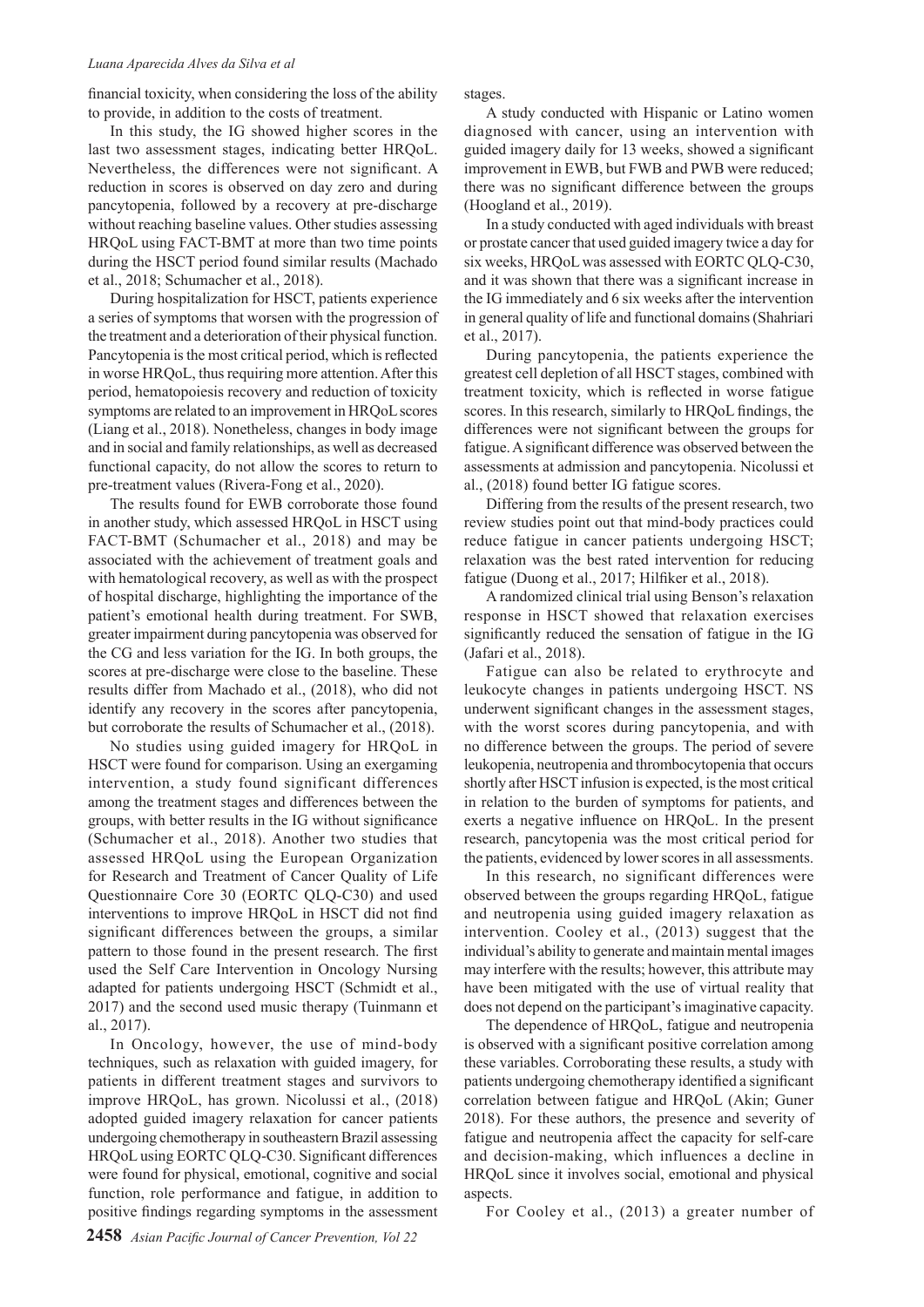# *DOI:10.31557/APJCP.2021.22.8.2453*

*Guided Imagery Relaxation and Quality of Life in Hematopoietic Stem Cell Transplantation*

intervention sessions could lead to more favorable outcomes. In contrast, Hadjibalassi et al., (2018) state that the 'dosage' of integrative practices may not be measurable in terms of duration and that the conceptualization of effectiveness may not be uniform. In this research, it was not possible to assess if the frequency of the intervention could change the results.

Due to scarcity of studies involving guided imagery for HRQoL, in Oncology or HSCT, many of the practices adopted by researchers in the development of studies, such as script, duration, association with other techniques or number of intervention applications, show variations that make it difficult to generalize or compare the results.

The heterogeneity of the sample may have been a limiting factor. Other limitations include the number of discontinued participants, especially in the CG, despite being inevitable losses due to treatment complications, and the fact that the period of intervention application may not have been enough to influence HRQoL.

In conclusion, no evidence of improvement in HRQoL was observed in patients who received guided imagery relaxation. It was possible to observe that the pancytopenia stage is the most critical for patients undergoing HSCT, regarding losses in HRQoL, with significant differences in treatment stages for both groups assessed, where a positive correlation among HRQoL, fatigue and neutropenia was evidenced.

The results point to the need to expand the options of ICHPs for patients undergoing HSCT in view of the impairment observed in HRQoL. In this sense, guided imagery relaxation is a safe, low cost and easy-to-apply option with the potential to help achieving the goals desired by hematological patients.

### **Author Contribution Statement**

Silva LAA, Santana EO and Kalinke LP conceived and designed the analysis. Guimarães PRB performed the statistical analysis. All authors discussed the results and contributed to the final manuscript.

# **Acknowledgments**

This paper was supported by the Araucária Foundation – Support and Scientific and Technological Development of Paraná, Grant number CP15-2017, and it is an original article extracted from the master's thesis entitled "Relaxamento com imagem guiada para qualidade de vida relacionada à saúde durante o transplante de células-tronco hematopoéticas", Universidade Federal do Paraná, 2021.

#### *Conflict of interest*

The authors declare no conflict of interest.

# **References**

- Akin S, Kas Guner C (2019). Investigation of the relationship among fatigue, self-efficacy and quality of life during chemotherapy in patients with breast, lung or gastrointestinal cancer. *Eur J Cancer Care*, **1**, e12898.
- Azevedo IC, Ferreira Júnior MA, Aquino LAP, et al (2018).

Epidemiologic profile of patients transplanted with hematopoietic stem cells in a reference service in the State of Rio Grande do Norte, Brazil. *Transplant Proc*, **3**, 819-23.

- Biagioli V, Piredda M, Annibali O, et al (2019). Factors influencing the perception of protective isolation in patients undergoing haematopoietic stem cell transplantation: A multicentre prospective study*. Eur J Cancer Care*, **6**, e13148.
- Brice L, Gilroy N, Dye G, et al (2017). Haematopoietic stem cell transplantation survivorship and quality of life: is it a small world after all?. *Support Care Cancer*, **2**, 421-7.
- Carlson LE, Zelinski E, Toivonen K, et al (2017). Mind-body therapies in cancer: What Is the Latest Evidence?. *Curr Oncol Rep*, **10**, 67.
- Coelho A, Parola V, Sandgren A, et al (2018). The effects of guided imagery on comfort in palliative care. *J Hosp Palliat Nurs*, **4**, 392-9.
- Complementary, Alternative, or Integrative Health: What's In a Name? (2018). Bethesda (MD): National Center for Complementary and Integrative Health (NCCIH). Last Updated: July 2018 [cited 2021 Feb 11]. Available from: https://www.nccih.nih.gov/health/complementaryalternative-or-integrative-health-whats-in-a-name.
- Cooley SJ, Williams SE, Burns VE, et al (2013). Methodological variations in guided imagery interventions using movement imagery scripts in sport: A Systematic Review. *JIRSPA*, **1**, 13-34.
- Duong N, Davis H, Robinson PD, et al (2017). Mind and body practices for fatigue reduction in patients with cancer and hematopoietic stem cell transplant recipients: A systematic review and meta-analysis. *Crit Rev Oncol Hematol*, **120**, 210-6.
- Hadjibalassi M, Lambrinou E, Papastavrou E, et al (2018). The effect of guided imagery on physiological and psychological outcomes of adult ICU patients: A systematic literature review and methodological implications. *Aust Crit Care*, **2**, 73-86.
- Hilfiker R, Meichtry A, Eicher M, et al (2018). Exercise and other non-pharmaceutical interventions for cancer-related fatigue in patients during or after cancer treatment: a systematic review incorporating an indirect-comparisons meta-analysis. *Br J Sports Med*, **10**, 651-8.
- Hoogland AI, Lechner SC, Gonzalez BD, et al (2018). Efficacy of a Spanish-language self-administered stress management training intervention for Latinas undergoing chemotherapy. *Psychooncology*, **4**, 1305-11.
- Jafari H, Janati Y, Yazdani J, et al (2018). The effect of relaxation technique on fatigue levels after stem cell transplant. *Iran J Nurs Midwifery Res*, **5**, 388-94.
- Kang D, Kim IR, Choi HJ, et al.(2020). Association between body image dissatisfaction and poor quality of life and depression among patients with hematopoietic stem cell transplantation. *Support Care Cancer*, **8** pages. [ahead of print].
- Kim I, Koh Y, Shin D, et al (2020). Importance of monitoring physical function for quality of life assessments in hematopoietic stem cell transplantation patients: A Prospective Cohort Study. *In Vivo*, **2**, 771-7.
- LaLonde L, Votruba K, Kentor R, et al (2021). Cognitive complaints by hematopoietic cell transplantation recipients and change in neuropsychological performance over time. *Support Care Cancer*, **1**, 247-54.
- Liang Y, Wang H, Niu M, et al (2018). Health-related quality of life before and after hematopoietic stem cell transplant: evidence from a survey in Suzhou, China. *Hematology*, **9**, 626-32.
- Machado CAM, Proença SFFS, Marques ACB, et al (2018). Quality of life of patients submitted to autologous and

*Asian Pacific Journal of Cancer Prevention, Vol 22* **2459**